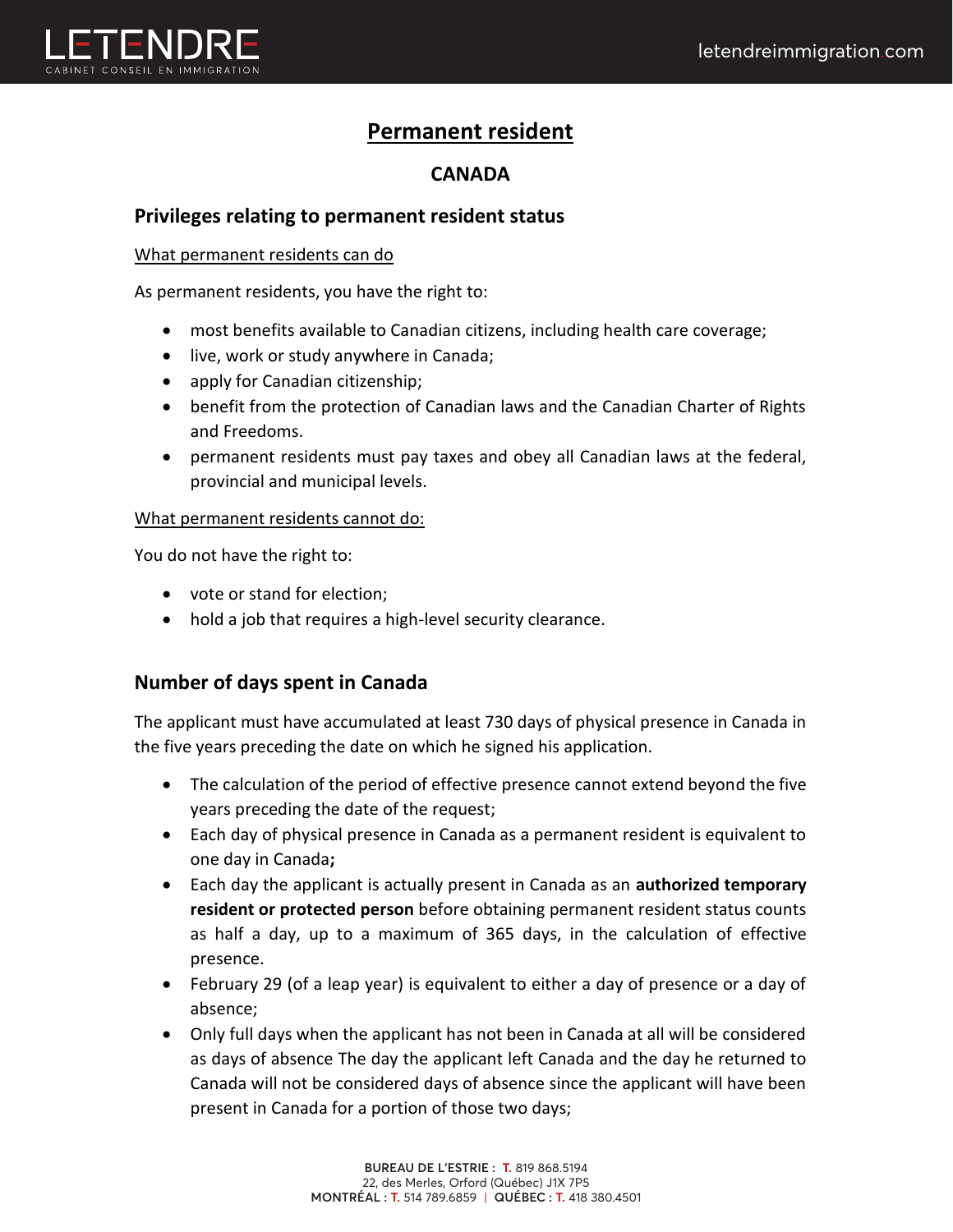

• Time spent serving a sentence and days of absence during the five-year period should be subtracted from the total number of days of physical presence.

#### Time spent abroad

The time you spend outside of Canada may be counted for permanent resident status in the following situations.

1. You work outside Canada

You must be working full time for:

- a Canadian business or organization, or
- the Government of Canada or a provincial or territorial government.
- 2. You are traveling with your spouse or common-law partner

Your spouse or common-law partner must:

- be a Canadian citizen, or
- be a permanent resident working full time outside of Canada for:
- a Canadian company, or
- the Government of Canada or a provincial or territorial government.

3. You are a dependent child and are traveling with your parent

Your parent must:

- be a Canadian citizen, or
- be a permanent resident working full time outside of Canada for:
- a Canadian company, or
- the Government of Canada or a provincial or territorial government.

#### **Decisive date considering the filing of an application**

- Date of filing of the application;
- Provincial nominee: Date of the request for provincial designation;
- Refugees recognized outside Canada: Date of recommendation of the organization recognizing them as such;
- Refugee in Canada: Date of submission of the asylum application;
- Live-in caregivers: Date of first work permit.

#### **Permanent resident card**

• You have 180 days to pick up a card at a local office.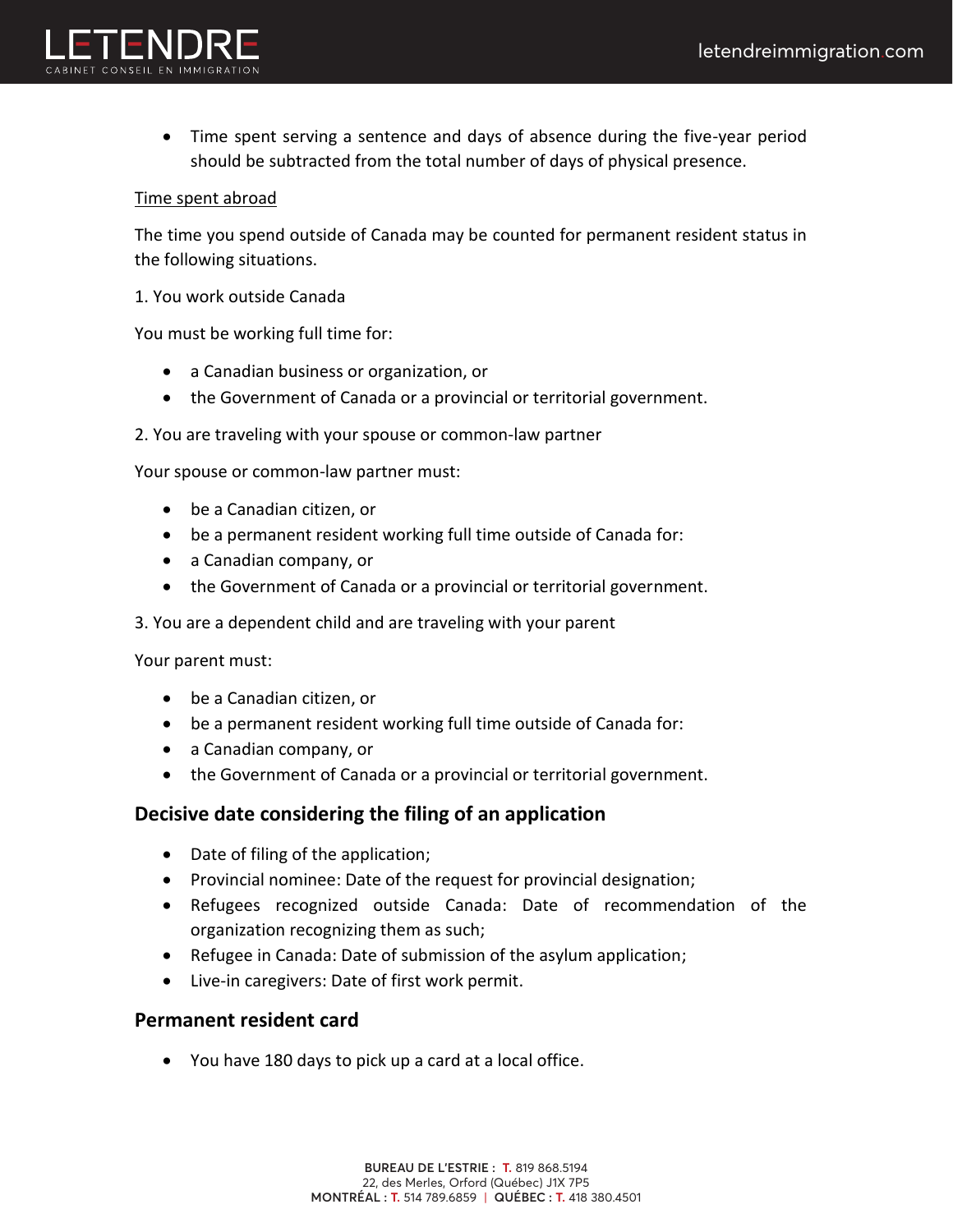

# **Permanent resident travel document (PRTD)**

#### Eligibility criteria

You can apply for a permanent resident travel document if you:

- are a permanent resident;
- do not have a valid PR card certifying your permanent resident status;
- you are located outside Canada;
- will return to Canada by commercial carrier: plane, boat, train or bus. There are other documents in this case that you can use to enter Canada through a private carrier and establish your identity with the Canadian Border Service Agency CBSA.

Costs

• CAD 50.00

#### Appeal in case of refusal

If we deny your PRTD request, we will send you an explanatory letter in which we will give you other options for getting to Canada. You will have 60 days to appeal the decision to the Immigration Appeal Division (IAD). The letter will tell you how to proceed.

# **Ban to become PR and inadmissibility**

Persons affected by the following sections of the Immigration and Refugee Protection Act (IRPA) will be banned from obtaining permanent resident status (see the section on inadmissibility):

- Security (34)
- Violations of human or international rights (35)
- Organized crime activities (37)
- Health reasons (unless you present an action plan, in order to demonstrate the ability to

financially support health care for at least 5 years, and sometimes up to 10 years - significant expenses for a longer period).

• (In 2018, the value is  $\frac{2}{9}$ ,060 over five years (or  $\frac{2}{9}$  19,812 per year).

For inadmissibility cases requiring an Authorization to Return to Canada (ARC), an ARC will be required before the processing of the PR application can be finalized.